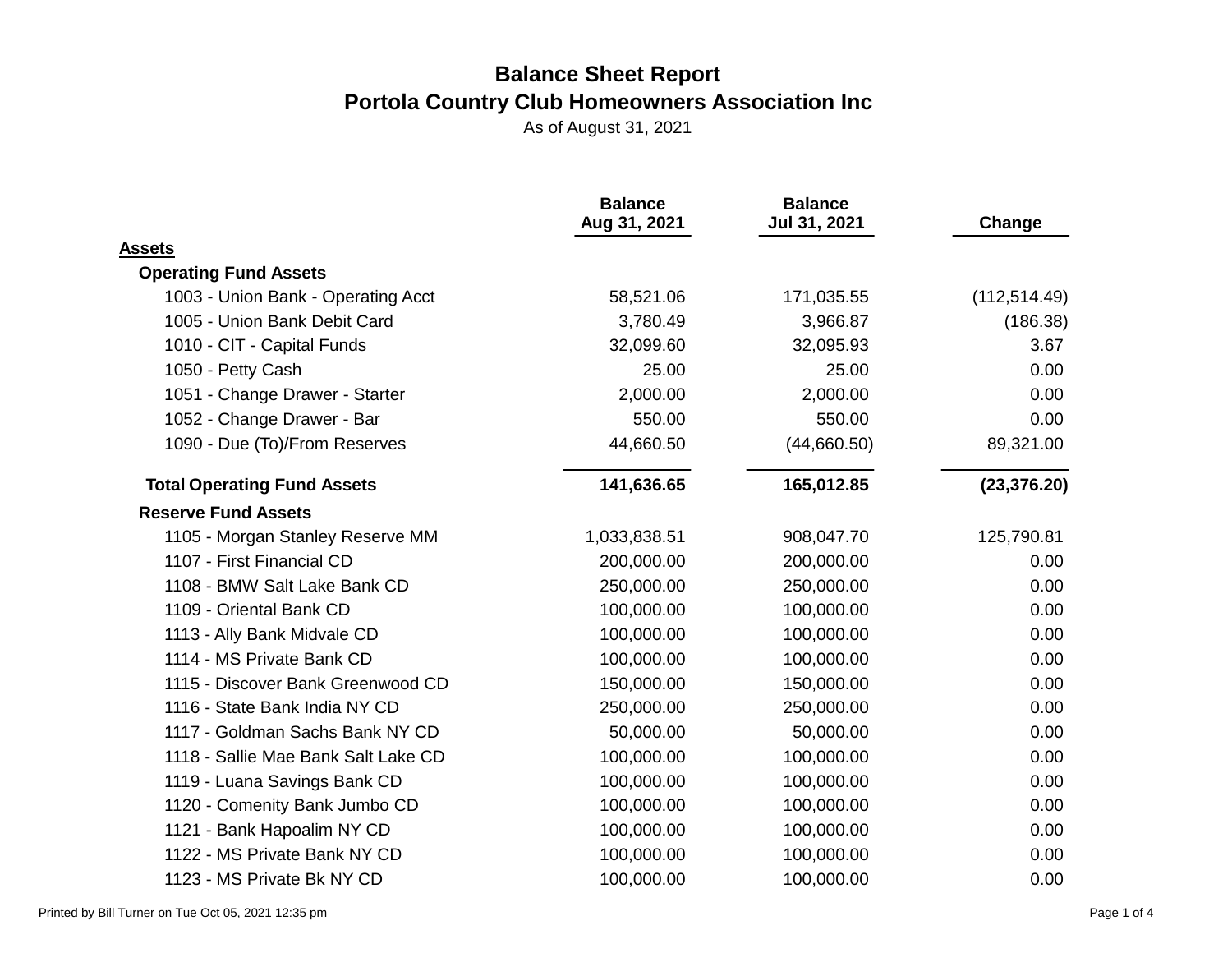|                                        | <b>Balance</b><br>Aug 31, 2021 | <b>Balance</b><br>Jul 31, 2021 | Change       |
|----------------------------------------|--------------------------------|--------------------------------|--------------|
| Assets                                 |                                |                                |              |
| <b>Reserve Fund Assets</b>             |                                |                                |              |
| 1124 - Texas Exchange CD               | 150,000.00                     | 150,000.00                     | 0.00         |
| 1190 - Due (To)/From Operating         | (44,660.50)                    | 44,660.50                      | (89, 321.00) |
| <b>Total Reserve Fund Assets</b>       | 2,939,178.01                   | 2,902,708.20                   | 36,469.81    |
| <b>Account Receivables</b>             |                                |                                |              |
| 1280 - Accounts Receivable             | 102,793.25                     | 99,404.17                      | 3,389.08     |
| 1285 - Accounts Receivable - Other     | 175.00                         | 175.00                         | 0.00         |
| 1290 - Allowance for Doubtful Accounts | (60, 438.53)                   | (60, 438.53)                   | 0.00         |
| <b>Total Account Receivables</b>       | 42,529.72                      | 39,140.64                      | 3,389.08     |
| <b>Prepaid Expenses</b>                |                                |                                |              |
| 1300 - Prepaid Insurance               | 35,345.81                      | 39,764.03                      | (4, 418.22)  |
| 1305 - Prepaid Expenses                | 517.64                         | 517.64                         | 0.00         |
| 1310 - Prepaid Taxes                   | 9,353.70                       | 9,353.70                       | 0.00         |
| 1690 - Clearing Account                | (6,670.00)                     | (6,895.00)                     | 225.00       |
| <b>Total Prepaid Expenses</b>          | 38,547.15                      | 42,740.37                      | (4, 193.22)  |
| <b>Other Current Assets</b>            |                                |                                |              |
| 1315 - Bar Inventory                   | 2,100.83                       | 2,581.23                       | (480.40)     |
| <b>Total Other Current Assets</b>      | 2,100.83                       | 2,581.23                       | (480.40)     |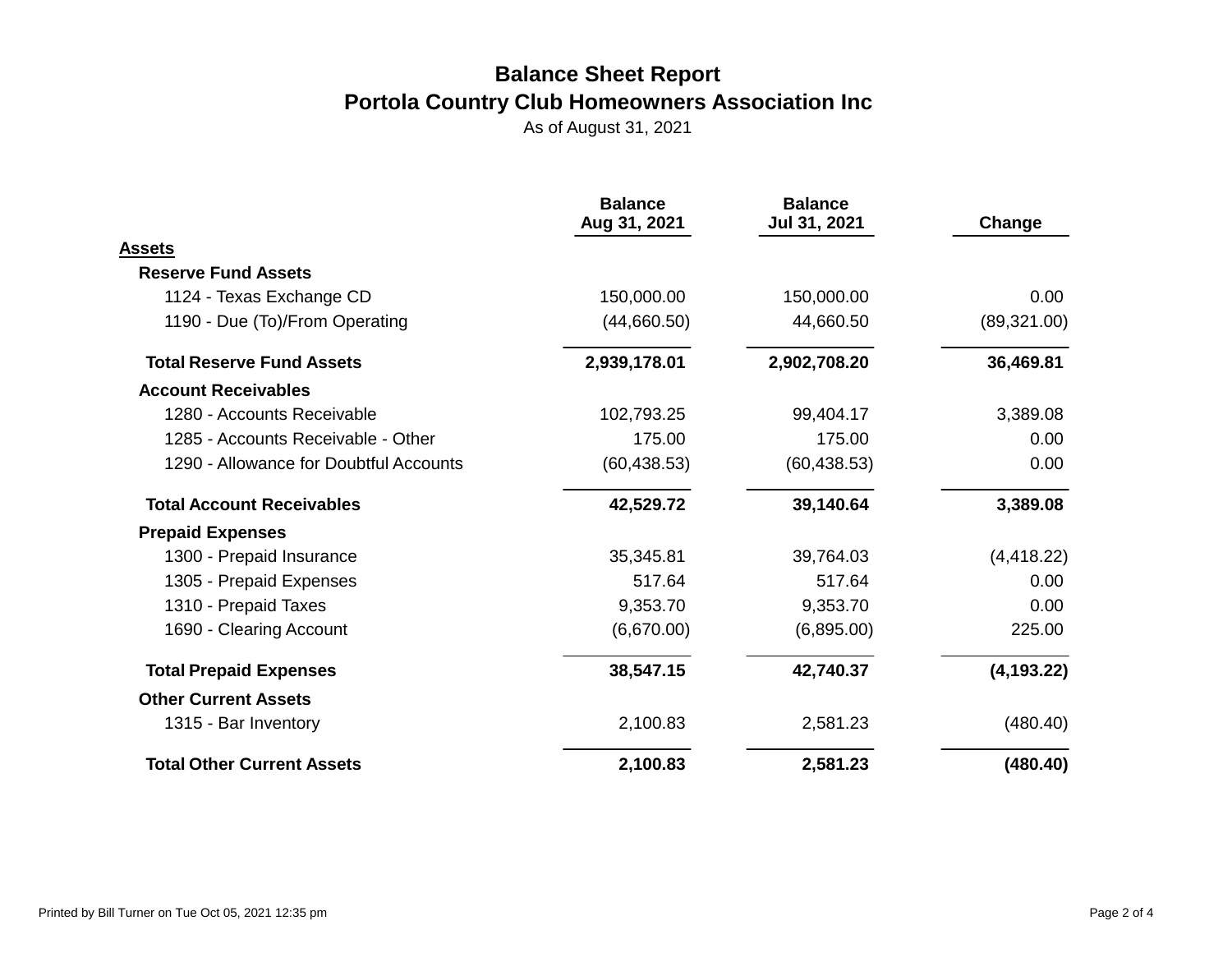|                                  | <b>Balance</b><br>Aug 31, 2021 | <b>Balance</b><br>Jul 31, 2021 | Change    |
|----------------------------------|--------------------------------|--------------------------------|-----------|
| <b>Assets</b>                    |                                |                                |           |
| <b>Fixed Assets</b>              |                                |                                |           |
| 1515 - Vacant Land - Wash        | 20,000.00                      | 20,000.00                      | 0.00      |
| <b>Total Fixed Assets</b>        | 20,000.00                      | 20,000.00                      | 0.00      |
| <b>Total Assets</b>              | 3,183,992.36                   | 3,172,183.29                   | 11,809.07 |
| <b>Liabilities</b>               |                                |                                |           |
| <b>Other Liabilities</b>         |                                |                                |           |
| 2001 - Prepaid Assesments        | 53,274.67                      | 49,877.17                      | 3,397.50  |
| 2025 - Clubhouse Rental Deposits | 964.04                         | 964.04                         | 0.00      |
| 2030 - Bar Tips                  | 6,582.22                       | 6,393.72                       | 188.50    |
| 2110 - Homeowner Refund Payable  | 358.00                         | 0.00                           | 358.00    |
| 2795 - Tree Trimming Deposits    | 8,294.33                       | 8,049.33                       | 245.00    |
| 2796 - WRCA                      | 1,467.09                       | 1,467.09                       | 0.00      |
| <b>Total Other Liabilities</b>   | 70,940.35                      | 66,751.35                      | 4,189.00  |
| <b>Total Liabilities</b>         | 70,940.35                      | 66,751.35                      | 4,189.00  |
| <b>Owners' Equity</b>            |                                |                                |           |
| <b>Reserve Fund Liabilities</b>  |                                |                                |           |
| 4000 - Access System/Entry       | 11,575.63                      | 11,394.10                      | 181.53    |
| 4012 - Irrigation Controllers    | 206,682.94                     | 203,441.72                     | 3,241.22  |
| 4016 - Fences/Walls/Gates        | 615,702.87                     | 606,019.92                     | 9,682.95  |
| 4020 - Paint/Stucco              | 10,161.91                      | 10,002.55                      | 159.36    |
| 4025 - Electrical/Lighting       | 7,233.10                       | 7,119.67                       | 113.43    |
| 4026 - Golf Course               | 565,538.86                     | 558,965.60                     | 6,573.26  |
| 4035 - Golf Course Equipment     | 4,739.80                       | 2,369.90                       | 2,369.90  |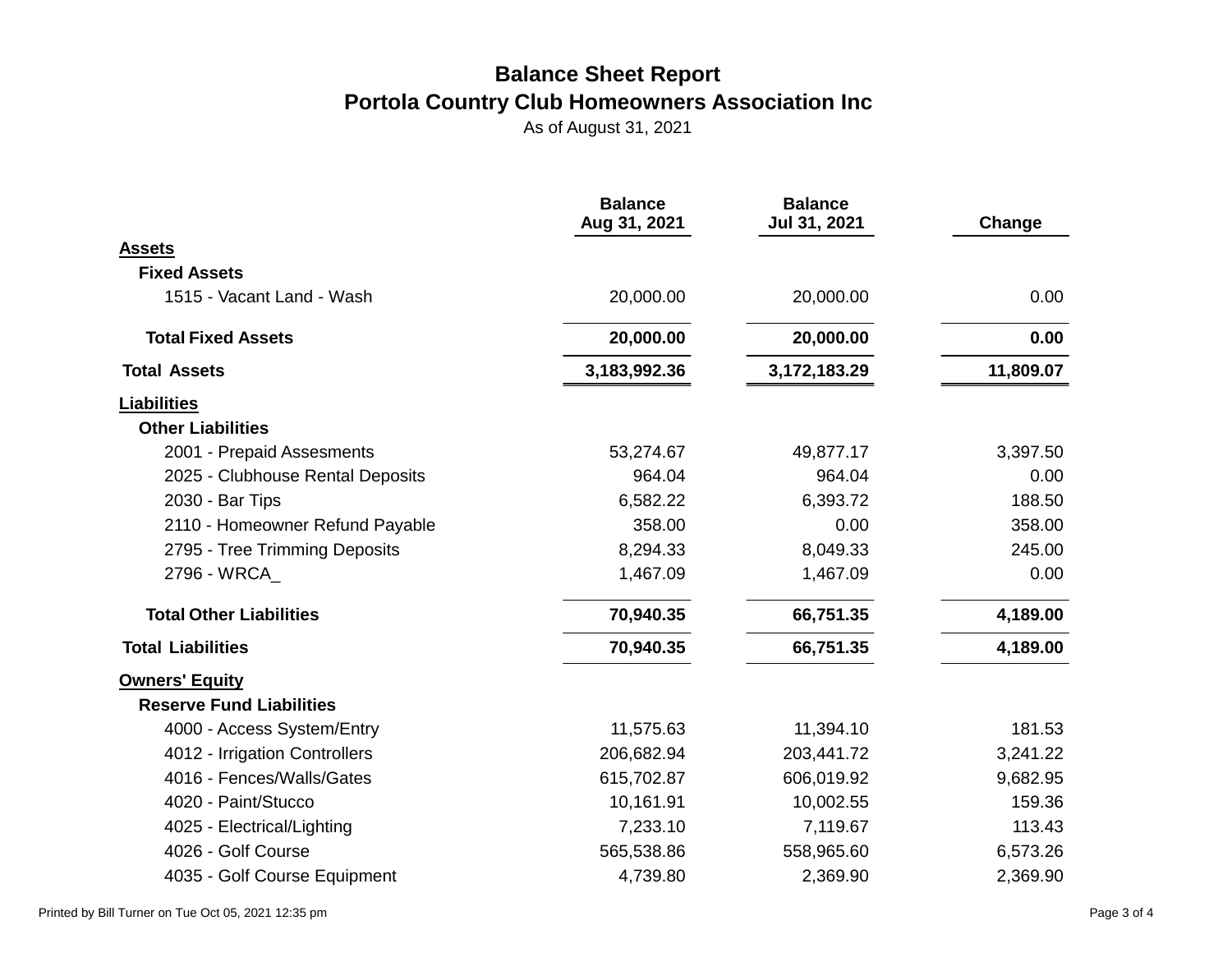|                                           | <b>Balance</b><br>Aug 31, 2021 | <b>Balance</b><br>Jul 31, 2021 | Change       |
|-------------------------------------------|--------------------------------|--------------------------------|--------------|
| <b>Owners' Equity</b>                     |                                |                                |              |
| <b>Reserve Fund Liabilities</b>           |                                |                                |              |
| 4040 - Golf Maintenance Yard              | 39,058.58                      | 38,446.06                      | 612.52       |
| 4055 - Landscape Replacement              | 13,195.30                      | 12,988.37                      | 206.93       |
| 4067 - Clubhouse                          | 207,222.66                     | 205,562.66                     | 1,660.00     |
| 4068 - HOA Office                         | 21,366.63                      | 21,018.07                      | 348.56       |
| 4070 - Site Amenities                     | 5,838.51                       | 5,746.95                       | 91.56        |
| 4075 - Asphalt/Concrete                   | 1,137,276.57                   | 1,127,767.06                   | 9,509.51     |
| 4080 - Pool/Spa                           | 9,074.04                       | 8,931.74                       | 142.30       |
| 4095 - Azurite Pool                       | 30,049.57                      | 29,578.33                      | 471.24       |
| 4096 - Bodie Pool                         | 19,596.54                      | 19,261.25                      | 335.29       |
| 4097 - Clubhouse Pool                     | 23,947.06                      | 23,571.52                      | 375.54       |
| 4142 - Signs                              | 8,123.92                       | 7,996.52                       | 127.40       |
| 4495 - Interest                           | 2,793.52                       | 2,526.21                       | 267.31       |
| <b>Total Reserve Fund Liabilities</b>     | 2,939,178.01                   | 2,902,708.20                   | 36,469.81    |
| <b>Equity</b>                             |                                |                                |              |
| 4997 - Capital Funds Transfers            | 32,099.60                      | 32,095.93                      | 3.67         |
| 4998 - Prior Year Equity                  | 135,954.81                     | 135,954.81                     | 0.00         |
| <b>Total Equity</b>                       | 168,054.41                     | 168,050.74                     | 3.67         |
| <b>Total Owners' Equity</b>               | 3, 107, 232. 42                | 3,070,758.94                   | 36,473.48    |
| Income / (Loss)                           | 5,819.59                       | 34,673.00                      | (28, 853.41) |
| <b>Total Liabilities and Owner Equity</b> | 3,183,992.36                   | 3,172,183.29                   | 11,809.07    |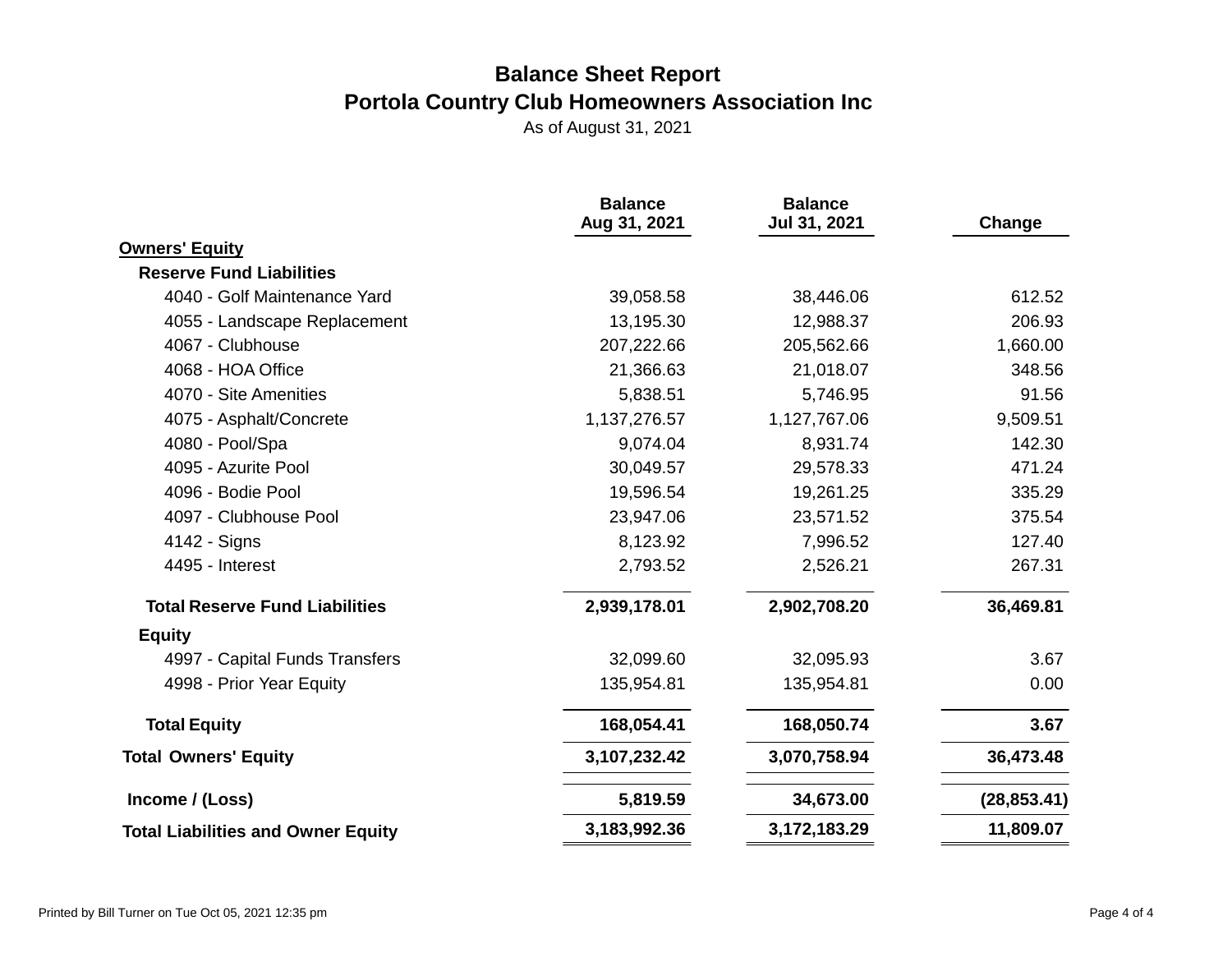August 01, 2021 thru August 31, 2021

|                                     | <b>Current Period -</b> |               |             | Year to Date (2 months) | Annual        | <b>Budget</b> |               |              |
|-------------------------------------|-------------------------|---------------|-------------|-------------------------|---------------|---------------|---------------|--------------|
|                                     | <b>Actual</b>           | <b>Budget</b> | Variance    | <b>Actual</b>           | <b>Budget</b> | Variance      | <b>Budget</b> | Remaining    |
| <b>Income</b>                       |                         |               |             |                         |               |               |               |              |
| <b>Income</b>                       |                         |               |             |                         |               |               |               |              |
| 5010 - Regular Assessments          | 150,203.00              | 150,203.00    | 0.00        | 300,406.00              | 300,406.00    | 0.00          | 1,802,436.00  | 1,502,030.00 |
| 5016 - Cable Fee Income             | 23,465.34               | 23,465.34     | 0.00        | 46,930.67               | 46,930.67     | 0.00          | 281,584.00    | 234,653.33   |
| 5017 - Trash Fee Income             | 4,913.56                | 4,916.66      | (3.10)      | 9,827.73                | 9,833.33      | (5.60)        | 59,000.00     | 49,172.27    |
| 5030 - Interest Income-Operating    | 3.67                    | 0.00          | 3.67        | 7.34                    | 0.00          | 7.34          | 0.00          | (7.34)       |
| 5031 - Interest Income-Reserve      | 267.31                  | 0.00          | 267.31      | 2,793.52                | 0.00          | 2,793.52      | 0.00          | (2,793.52)   |
| 5040 - Late Fees                    | 1,226.00                | 416.66        | 809.34      | 1,226.00                | 833.33        | 392.67        | 5,000.00      | 3,774.00     |
| 5045 - Rental Processing Fees       | 0.00                    | 125.00        | (125.00)    | 0.00                    | 250.00        | (250.00)      | 1,500.00      | 1,500.00     |
| 5052 - Admin/Collection Fees        | 0.00                    | 0.00          | 0.00        | (48.00)                 | 0.00          | (48.00)       | 0.00          | 48.00        |
| 5053 - Delinquent Letter Fees       | 300.00                  | 0.00          | 300.00      | 300.00                  | 0.00          | 300.00        | 0.00          | (300.00)     |
| 5160 - Bar Income                   | 1,010.00                | 1,416.66      | (406.66)    | 3,866.36                | 2,833.33      | 1,033.03      | 17,000.00     | 13,133.64    |
| 5162 - Gate Cards/Copies            | 400.00                  | 416.66        | (16.66)     | 850.00                  | 833.33        | 16.67         | 5,000.00      | 4,150.00     |
| 5163 - Sentinel/Directory           | 0.00                    | 1,000.00      | (1,000.00)  | 0.00                    | 2,000.00      | (2,000.00)    | 12,000.00     | 12,000.00    |
| 5164 - Golf Fee Income              | 75.00                   | 1,666.66      | (1,591.66)  | 225.00                  | 3,333.33      | (3, 108.33)   | 20,000.00     | 19,775.00    |
| 5165 - Golf Balls/Tees Income       | 25.00                   | 83.34         | (58.34)     | 45.00                   | 166.67        | (121.67)      | 1,000.00      | 955.00       |
| 5166 - Parking - RV                 | (510.00)                | 1,666.66      | (2, 176.66) | 8,130.00                | 3,333.33      | 4,796.67      | 20,000.00     | 11,870.00    |
| <b>Total Income</b>                 | 181,378.88              | 185,376.64    | (3,997.76)  | 374,559.62              | 370,753.32    | 3,806.30      | 2,224,520.00  | 1,849,960.38 |
| <b>Total Income</b>                 | 181,378.88              | 185,376.64    | (3,997.76)  | 374,559.62              | 370,753.32    | 3,806.30      | 2,224,520.00  | 1,849,960.38 |
| <b>Expense</b>                      |                         |               |             |                         |               |               |               |              |
| <b>Administration Expenses</b>      |                         |               |             |                         |               |               |               |              |
| 6020 - Bank Charges-Operating       | 0.00                    | 25.00         | (25.00)     | 0.00                    | 50.00         | (50.00)       | 300.00        | 300.00       |
| 6035 - Office Supplies              | 433.33                  | 416.66        | 16.67       | 1,187.27                | 833.33        | 353.94        | 5,000.00      | 3,812.73     |
| 6035-1 - Postage                    | 28.55                   | 416.66        | (388.11)    | 447.66                  | 833.33        | (385.67)      | 5,000.00      | 4,552.34     |
| 6035-2 - Photocopy Costs            | 0.00                    | 535.00        | (535.00)    | 346.70                  | 1,070.00      | (723.30)      | 6,420.00      | 6,073.30     |
| 6035-3 - Printing                   | 0.00                    | 385.84        | (385.84)    | 767.16                  | 771.67        | (4.51)        | 4,630.00      | 3,862.84     |
| 6036 - Computer Service             | 262.50                  | 0.00          | 262.50      | 262.50                  | 0.00          | 262.50        | 0.00          | (262.50)     |
| 6038 - Office Repairs & Maintenance | 12.45                   | 83.34         | (70.89)     | 12.45                   | 166.67        | (154.22)      | 1,000.00      | 987.55       |
| 6040 - Management Services          | 3,660.26                | 3,250.00      | 410.26      | 6,910.26                | 6,500.00      | 410.26        | 39,000.00     | 32,089.74    |
| 6041 - Management-Additional        | 0.00                    | 250.00        | (250.00)    | 0.00                    | 500.00        | (500.00)      | 3,000.00      | 3,000.00     |

Printed by Bill Turner on Tue Oct 05, 2021 12:35 pm Page 1 of 5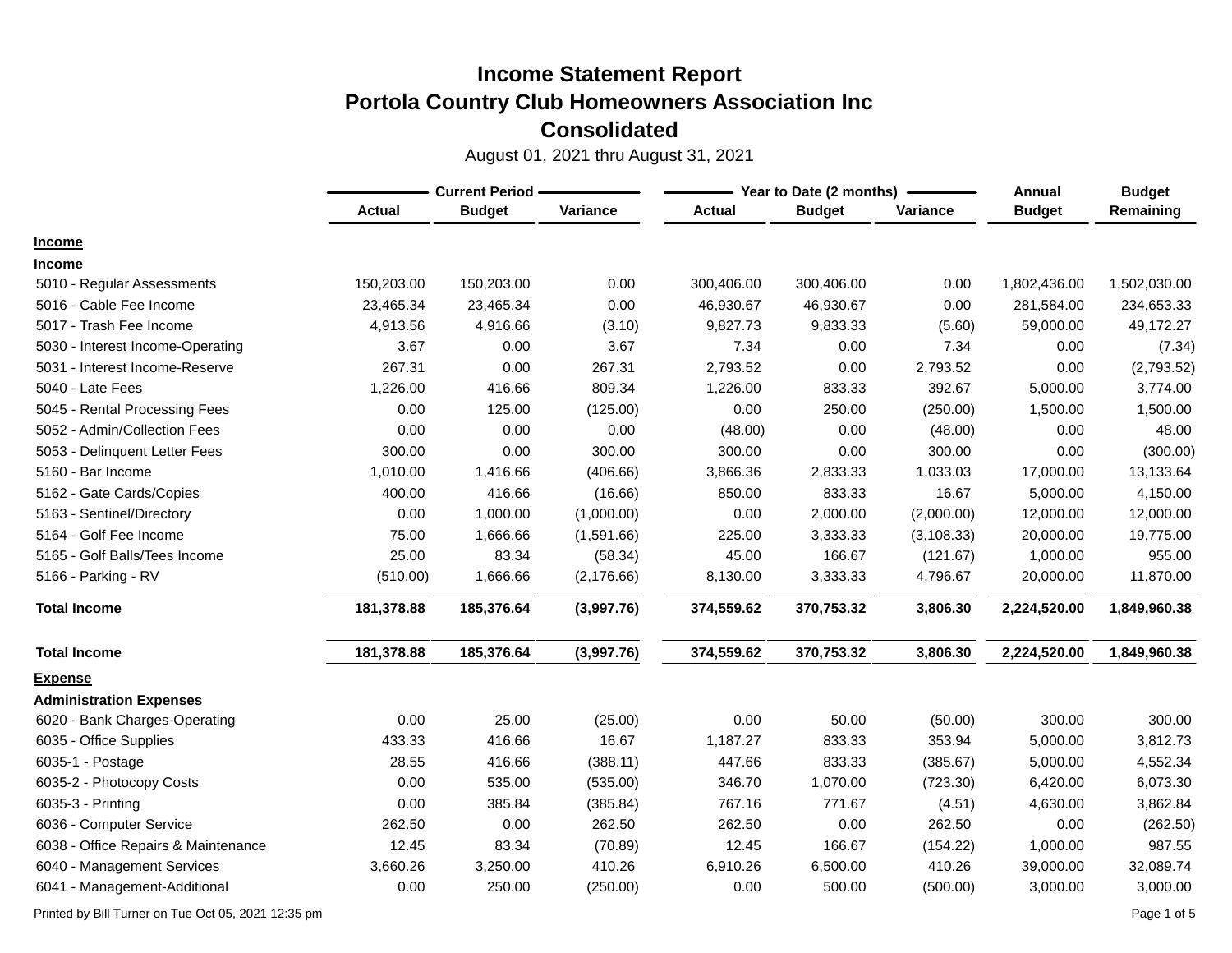|                                                | <b>Current Period -</b> |               |              |               | Year to Date (2 months) | <b>Annual</b> | <b>Budget</b> |            |
|------------------------------------------------|-------------------------|---------------|--------------|---------------|-------------------------|---------------|---------------|------------|
|                                                | <b>Actual</b>           | <b>Budget</b> | Variance     | <b>Actual</b> | <b>Budget</b>           | Variance      | <b>Budget</b> | Remaining  |
| <b>Expense</b>                                 |                         |               |              |               |                         |               |               |            |
| <b>Administration Expenses</b>                 |                         |               |              |               |                         |               |               |            |
| 6043 - On-Site Staff/Payroll                   | 6,219.27                | 19,791.66     | (13, 572.39) | 29,957.47     | 39,583.33               | (9,625.86)    | 237,500.00    | 207,542.53 |
| 6050 - Fees & Licenses                         | 0.00                    | 462.50        | (462.50)     | 0.00          | 925.00                  | (925.00)      | 5,550.00      | 5,550.00   |
| 6053 - Delinquent Letter Charges               | 0.00                    | 366.66        | (366.66)     | 630.00        | 733.33                  | (103.33)      | 4,400.00      | 3,770.00   |
| 6055 - Attorney Fees                           | 5,310.00                | 1,250.00      | 4,060.00     | 17,218.50     | 2,500.00                | 14,718.50     | 15,000.00     | (2,218.50) |
| 6055-1 - Attorney Fees - Wash                  | 7,998.00                | 833.34        | 7,164.66     | 8,193.00      | 1,666.67                | 6,526.33      | 10,000.00     | 1,807.00   |
| 6061 - Board Meeting Expenses                  | 0.00                    | 208.34        | (208.34)     | 25.77         | 416.67                  | (390.90)      | 2,500.00      | 2,474.23   |
| 6071 - Office IT Expenses                      | 230.25                  | 208.34        | 21.91        | 1,779.38      | 416.67                  | 1,362.71      | 2,500.00      | 720.62     |
| 6072-1 - Annual Directory                      | 0.00                    | 166.66        | (166.66)     | 0.00          | 333.33                  | (333.33)      | 2,000.00      | 2,000.00   |
| 6077 - Bad Debt/Write Off                      | 0.00                    | 2,083.34      | (2,083.34)   | 0.00          | 4,166.67                | (4, 166.67)   | 25,000.00     | 25,000.00  |
| 6078 - Professional Services                   | 49.00                   | 0.00          | 49.00        | 1,922.50      | 0.00                    | 1,922.50      | 0.00          | (1,922.50) |
| 6085 - Miscellaneous Administration            | 0.00                    | 0.00          | 0.00         | (292.80)      | 0.00                    | (292.80)      | 0.00          | 292.80     |
| <b>Total Administration Expenses</b>           | 24,203.61               | 30,733.34     | (6,529.73)   | 69,367.82     | 61,466.67               | 7,901.15      | 368,800.00    | 299,432.18 |
| Landscape                                      |                         |               |              |               |                         |               |               |            |
| 6405 - Common Area Landscape Maint.            | 4,800.00                | 2,600.00      | 2,200.00     | 4,800.00      | 5,200.00                | (400.00)      | 31,200.00     | 26,400.00  |
| 6410 - Materials, Seed, Fertilizer & Chemicals | 5,400.00                | 291.66        | 5,108.34     | 5,400.00      | 583.33                  | 4,816.67      | 3,500.00      | (1,900.00) |
| 6420 - Irrigation Repairs                      | 22.02                   | 0.00          | 22.02        | 183.53        | 0.00                    | 183.53        | 0.00          | (183.53)   |
| 6425 - Tree Maintenance                        | 0.00                    | 333.34        | (333.34)     | 0.00          | 666.67                  | (666.67)      | 4,000.00      | 4,000.00   |
| <b>Total Landscape</b>                         | 10,222.02               | 3,225.00      | 6,997.02     | 10,383.53     | 6,450.00                | 3,933.53      | 38,700.00     | 28,316.47  |
| <b>Maintenance</b>                             |                         |               |              |               |                         |               |               |            |
| 6510 - Electrical Repair & Maint.              | 0.00                    | 375.00        | (375.00)     | 597.00        | 750.00                  | (153.00)      | 4,500.00      | 3,903.00   |
| 6515 - Gates/Fences                            | 0.00                    | 666.66        | (666.66)     | 0.00          | 1,333.33                | (1, 333.33)   | 8,000.00      | 8,000.00   |
| 6530 - Disaster Supplies                       | 0.00                    | 8.34          | (8.34)       | 0.00          | 16.67                   | (16.67)       | 100.00        | 100.00     |
| - Homeowner Dumpster<br>6531                   | 318.84                  | 375.00        | (56.16)      | 943.31        | 750.00                  | 193.31        | 4,500.00      | 3,556.69   |
| 6550 - Janitorial Service                      | 0.00                    | 1,833.34      | (1,833.34)   | 1,350.00      | 3,666.67                | (2,316.67)    | 22,000.00     | 20,650.00  |
| 6551 - Janitorial Supplies                     | 0.00                    | 250.00        | (250.00)     | 0.00          | 500.00                  | (500.00)      | 3,000.00      | 3,000.00   |
| 6555 - Pest Control                            | 190.00                  | 208.34        | (18.34)      | 380.00        | 416.67                  | (36.67)       | 2,500.00      | 2,120.00   |
| 6570 - Pool/Spa Service                        | 1,350.00                | 1,425.00      | (75.00)      | 2,700.00      | 2,850.00                | (150.00)      | 17,100.00     | 14,400.00  |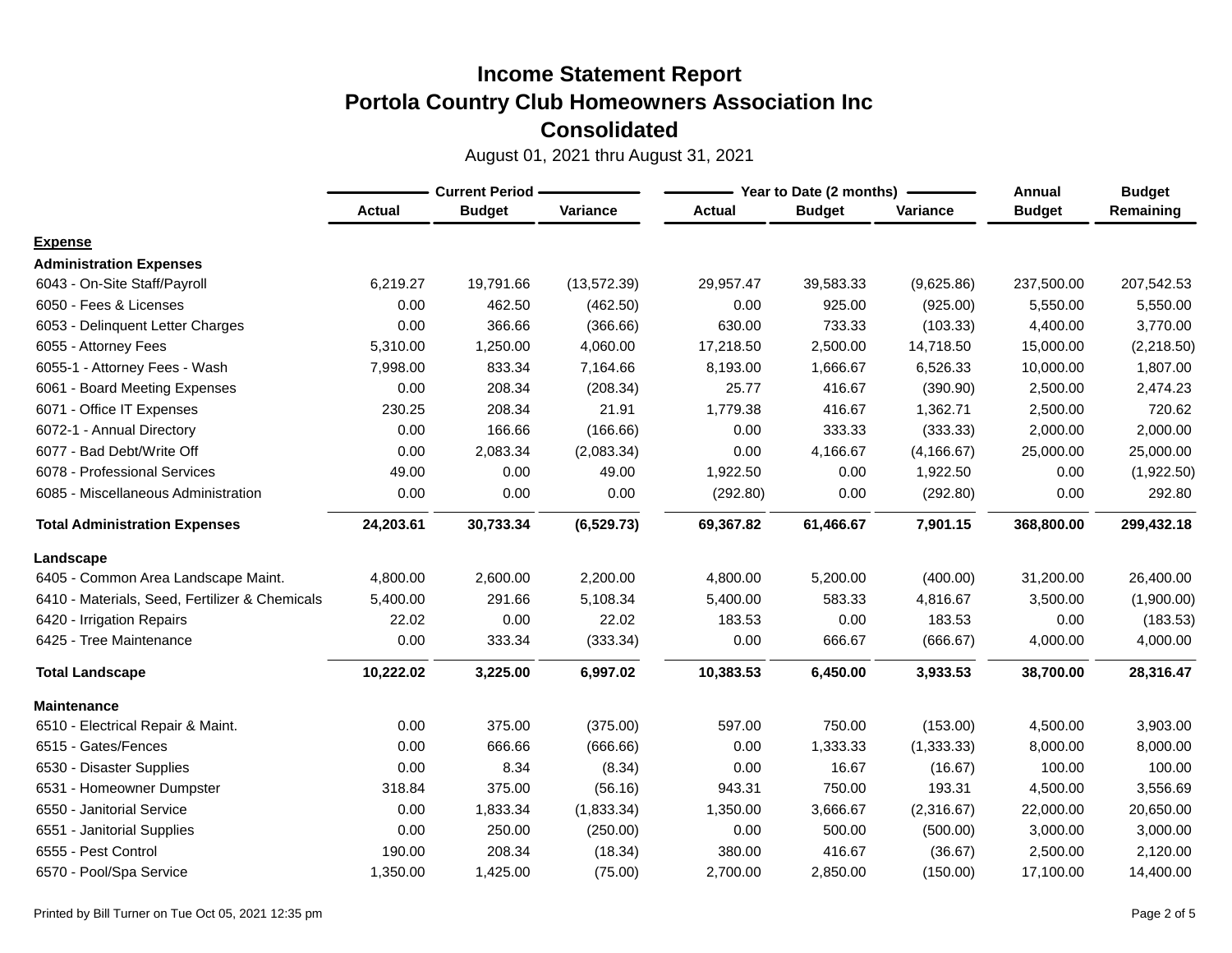|                                   | <b>Current Period -</b> |               |            | Year to Date (2 months) | <b>Annual</b> | <b>Budget</b> |               |             |
|-----------------------------------|-------------------------|---------------|------------|-------------------------|---------------|---------------|---------------|-------------|
|                                   | <b>Actual</b>           | <b>Budget</b> | Variance   | <b>Actual</b>           | <b>Budget</b> | Variance      | <b>Budget</b> | Remaining   |
| <b>Expense</b>                    |                         |               |            |                         |               |               |               |             |
| <b>Maintenance</b>                |                         |               |            |                         |               |               |               |             |
| 6575 - Pool/Spa Repairs           | 0.00                    | 583.34        | (583.34)   | 721.90                  | 1,166.67      | (444.77)      | 7,000.00      | 6,278.10    |
| 6580 - Pool/Spa Extras            | 0.00                    | 0.00          | 0.00       | 70.03                   | 0.00          | 70.03         | 0.00          | (70.03)     |
| 6585 - Wash Maintenance           | 0.00                    | 666.66        | (666.66)   | 0.00                    | 1,333.33      | (1, 333.33)   | 8,000.00      | 8,000.00    |
| 6586 - Wash Professional          | 280.00                  | 208.34        | 71.66      | 780.00                  | 416.67        | 363.33        | 2,500.00      | 1,720.00    |
| 6590 - Streets & Park Maintenance | 510.00                  | 666.66        | (156.66)   | 510.00                  | 1,333.33      | (823.33)      | 8,000.00      | 7,490.00    |
| 6595 - Building Repair & Maint.   | 225.00                  | 1,166.66      | (941.66)   | 4,839.09                | 2,333.33      | 2,505.76      | 14,000.00     | 9,160.91    |
| 6596 - RV Lot Repair & Maint.     | 0.00                    | 250.00        | (250.00)   | 0.00                    | 500.00        | (500.00)      | 3,000.00      | 3,000.00    |
| <b>Total Maintenance</b>          | 2,873.84                | 8,683.34      | (5,809.50) | 12,891.33               | 17,366.67     | (4, 475.34)   | 104,200.00    | 91,308.67   |
| <b>Property Protection</b>        |                         |               |            |                         |               |               |               |             |
| 6605 - Entry Gate Maintenance     | 209.10                  | 0.00          | 209.10     | 418.20                  | 0.00          | 418.20        | 0.00          | (418.20)    |
| 6610 - Entry Gate Extras          | 2,155.00                | 0.00          | 2,155.00   | 2,155.00                | 0.00          | 2,155.00      | 0.00          | (2, 155.00) |
| 6620 - Property Protection        | 2,736.00                | 1,129.66      | 1,606.34   | 2,736.00                | 2,259.33      | 476.67        | 13,556.00     | 10,820.00   |
| 6621 - Patrol Services            | (1,368.00)              | 0.00          | (1,368.00) | 0.00                    | 0.00          | 0.00          | 0.00          | 0.00        |
| <b>Total Property Protection</b>  | 3,732.10                | 1,129.66      | 2,602.44   | 5,309.20                | 2,259.33      | 3,049.87      | 13,556.00     | 8,246.80    |
| <b>Utilities Expenses</b>         |                         |               |            |                         |               |               |               |             |
| 6700 - Sewer/Water                | 1,702.43                | 858.34        | 844.09     | 3,377.39                | 1,716.67      | 1,660.72      | 10,300.00     | 6,922.61    |
| 6705 - Electric                   | 5,502.29                | 3,750.00      | 1,752.29   | 11,283.56               | 7,500.00      | 3,783.56      | 45,000.00     | 33,716.44   |
| 6710 - Gas                        | 284.79                  | 2,500.00      | (2,215.21) | 749.86                  | 5,000.00      | (4,250.14)    | 30,000.00     | 29,250.14   |
| 6715 - Bulk Cable Services        | 23,036.81               | 23,465.34     | (428.53)   | 46,073.42               | 46,930.67     | (857.25)      | 281,584.00    | 235,510.58  |
| 6720 - Telephone                  | 0.00                    | 350.00        | (350.00)   | 0.00                    | 700.00        | (700.00)      | 4,200.00      | 4,200.00    |
| 6725 - Refuse                     | 4,725.53                | 4,916.66      | (191.13)   | 9,451.06                | 9,833.33      | (382.27)      | 59,000.00     | 49,548.94   |
| 6735 - Internet                   | 551.56                  | 441.66        | 109.90     | 2,238.59                | 883.33        | 1,355.26      | 5,300.00      | 3,061.41    |
| <b>Total Utilities Expenses</b>   | 35,803.41               | 36,282.00     | (478.59)   | 73,173.88               | 72,564.00     | 609.88        | 435,384.00    | 362,210.12  |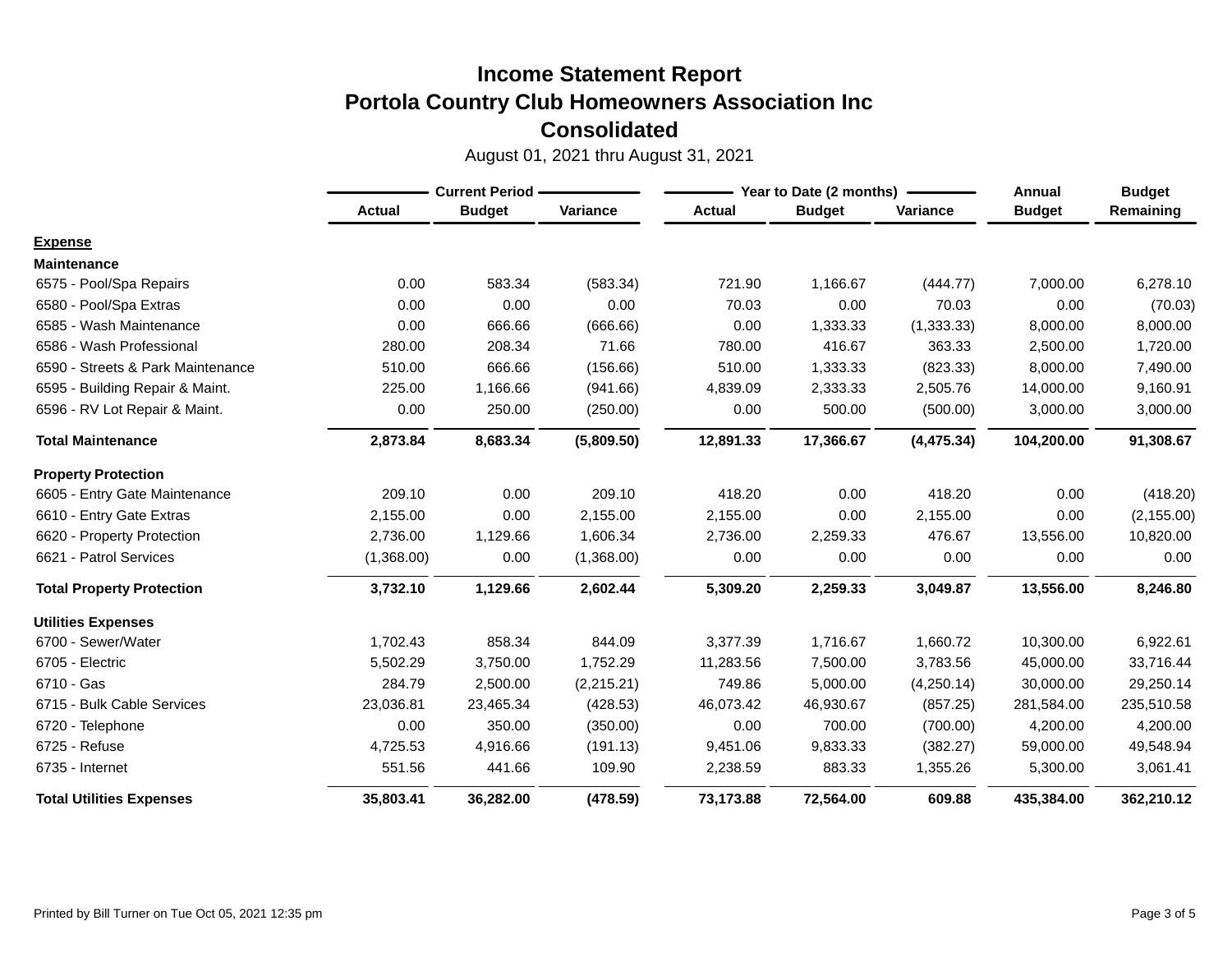|                                               | <b>Current Period -</b> |               | Year to Date (2 months) |               |               | Annual      | <b>Budget</b> |             |
|-----------------------------------------------|-------------------------|---------------|-------------------------|---------------|---------------|-------------|---------------|-------------|
|                                               | <b>Actual</b>           | <b>Budget</b> | Variance                | <b>Actual</b> | <b>Budget</b> | Variance    | <b>Budget</b> | Remaining   |
| <b>Expense</b>                                |                         |               |                         |               |               |             |               |             |
| <b>Insurance Expenses</b>                     |                         |               |                         |               |               |             |               |             |
| 6800 - Insurance Master Policy                | 4,418.22                | 3,916.66      | 501.56                  | 8,836.44      | 7,833.33      | 1,003.11    | 47,000.00     | 38,163.56   |
| <b>Total Insurance Expenses</b>               | 4,418.22                | 3,916.66      | 501.56                  | 8,836.44      | 7,833.33      | 1,003.11    | 47,000.00     | 38,163.56   |
| <b>Taxes Expenses</b>                         |                         |               |                         |               |               |             |               |             |
| 6850 - Federal Taxes                          | 0.00                    | 333.34        | (333.34)                | 0.00          | 666.67        | (666.67)    | 4,000.00      | 4,000.00    |
| 6860 - State Income Tax                       | 0.00                    | 166.66        | (166.66)                | 0.00          | 333.33        | (333.33)    | 2,000.00      | 2,000.00    |
| 6880 - Property Tax                           | 0.00                    | 62.50         | (62.50)                 | 0.00          | 125.00        | (125.00)    | 750.00        | 750.00      |
| <b>Total Taxes Expenses</b>                   | 0.00                    | 562.50        | (562.50)                | 0.00          | 1,125.00      | (1, 125.00) | 6,750.00      | 6,750.00    |
| <b>Bar &amp; Cafe</b>                         |                         |               |                         |               |               |             |               |             |
| 6900 - Cost of Sales                          | 480.40                  | 0.00          | 480.40                  | 480.40        | 0.00          | 480.40      | 0.00          | (480.40)    |
| 6905 - Bar License                            | 0.00                    | 56.66         | (56.66)                 | 0.00          | 113.33        | (113.33)    | 680.00        | 680.00      |
| 6910 - Bar Sales Tax                          | 0.00                    | 100.00        | (100.00)                | 0.00          | 200.00        | (200.00)    | 1,200.00      | 1,200.00    |
| 6915 - Bar Supplies                           | 0.00                    | 166.66        | (166.66)                | 0.00          | 333.33        | (333.33)    | 2,000.00      | 2,000.00    |
| 6920 - Beverage Supplies                      | 173.03                  | 416.66        | (243.63)                | 489.78        | 833.33        | (343.55)    | 5,000.00      | 4,510.22    |
| 6925 - Repairs & Maintenance                  | 0.00                    | 83.34         | (83.34)                 | 0.00          | 166.67        | (166.67)    | 1,000.00      | 1,000.00    |
| <b>Total Bar &amp; Cafe</b>                   | 653.43                  | 823.32        | (169.89)                | 970.18        | 1,646.66      | (676.48)    | 9,880.00      | 8,909.82    |
| <b>Golf Course</b>                            |                         |               |                         |               |               |             |               |             |
| 7005 - Starters                               | 0.00                    | 1,666.66      | (1,666.66)              | 0.00          | 3,333.33      | (3,333.33)  | 20,000.00     | 20,000.00   |
| 7010 - Golf Course Maintenance                | 61,100.00               | 36,530.00     | 24,570.00               | 61,100.00     | 73,060.00     | (11,960.00) | 438,360.00    | 377,260.00  |
| 7030 - Lakes/Pumps                            | 0.00                    | 1,666.66      | (1,666.66)              | 1,460.00      | 3,333.33      | (1,873.33)  | 20,000.00     | 18,540.00   |
| 7035 - GC materials/seed/fertilizer/chemicals | 11,760.00               | 0.00          | 11,760.00               | 11,760.00     | 0.00          | 11,760.00   | 0.00          | (11,760.00) |
| 7045 - Dumpster                               | 0.00                    | 1,166.66      | (1, 166.66)             | 0.00          | 2,333.33      | (2,333.33)  | 14,000.00     | 14,000.00   |
| 7050 - Tree Trimming - Golf Course            | 0.00                    | 2,166.66      | (2, 166.66)             | 0.00          | 4,333.33      | (4, 333.33) | 26,000.00     | 26,000.00   |
| 7060 - Irrigation Repair & Maintenance        | 1,089.50                | 1,000.00      | 89.50                   | 2,158.49      | 2,000.00      | 158.49      | 12,000.00     | 9,841.51    |
| 7080 - Effluent Water (Well)                  | 4,056.82                | 3,500.00      | 556.82                  | 8,209.68      | 7,000.00      | 1,209.68    | 42,000.00     | 33,790.32   |
| 7085 - Electricity-PA & TAU                   | 5,239.89                | 4,333.34      | 906.55                  | 10,849.45     | 8,666.67      | 2,182.78    | 52,000.00     | 41,150.55   |
| 7090 - Permits & Licenses                     | 0.00                    | 583.34        | (583.34)                | 0.00          | 1,166.67      | (1, 166.67) | 7,000.00      | 7,000.00    |